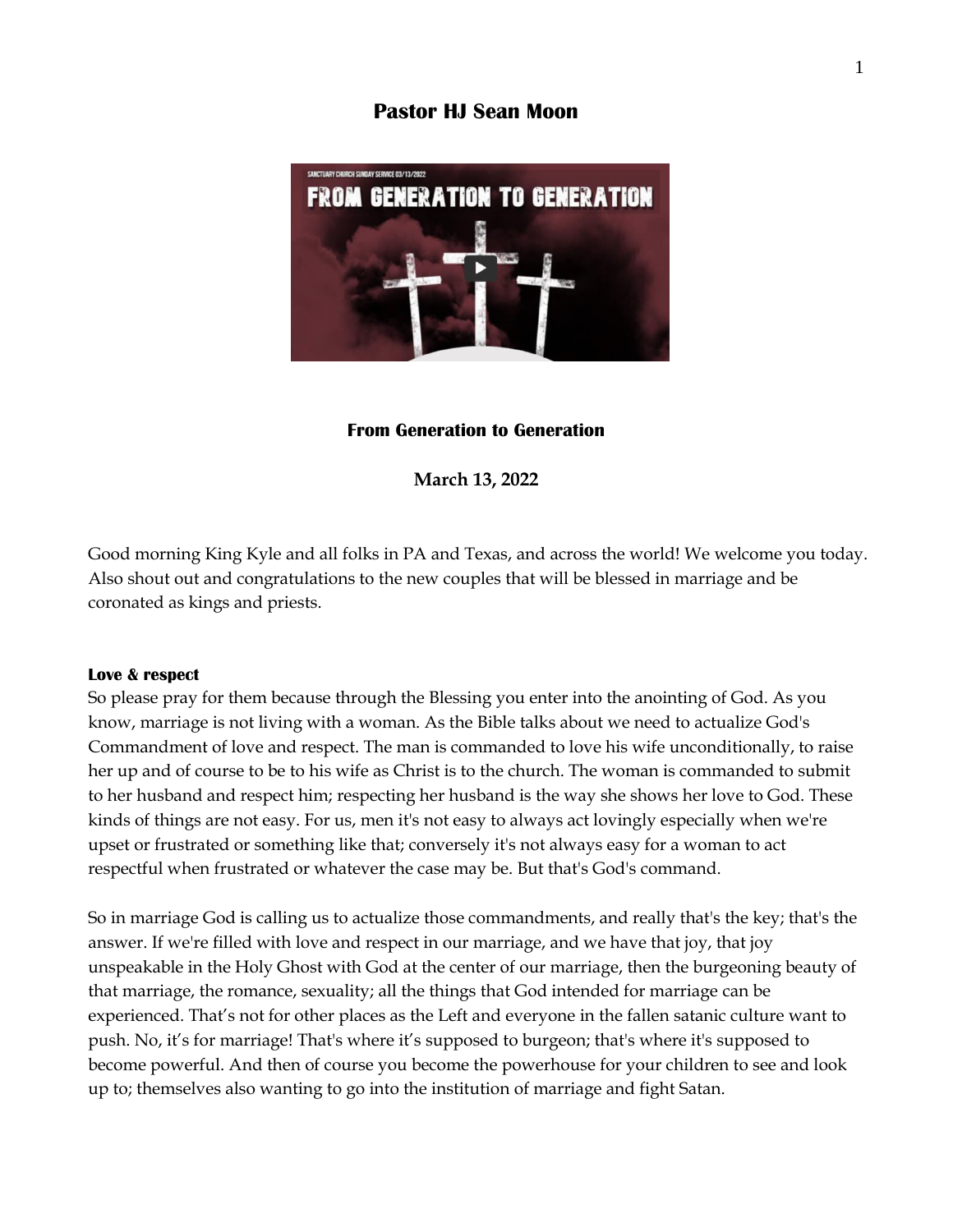Because in the end your family becomes, as we talked about it many times, like a holy SWAT team against Satan's forces and it becomes a place of training: the children training with the father and the mom training with the father as well etc. And the king leading the household towards godliness but at the same time towards preparedness and being the shepherd, having a mindset of "*Love God, love your neighbor,*" that is a larger ethic than themselves etc; so critically important. So we pray for the young people and their upcoming blessing. We want to encourage you all; you're going to do great. Take one step at a time. Nobody's perfect but every day we train, every day we get better and every day we glorify God! Amen! Let's give it up for our young people who are getting ready for the Blessing! (*Applause)*

Alright folks, we are in Psalm Chapter 89 today, and let's read it together:

### **Psalm Chapter 89**

*1 I will sing of the mercies of the LORD for ever: with my mouth will I make known thy faithfulness to all generations.2 For I have said, Mercy shall be built up for ever: thy faithfulness shalt thou establish in the very heavens.*

*3 I have made a covenant with my chosen, I have sworn unto David my servant,4 Thy seed will I establish for ever, and build up thy throne to all generations. Selah.5 And the heavens shall praise thy wonders, O LORD: thy faithfulness also in the congregation of the saints.6 For who in the heaven can be compared unto the LORD? who among the sons of the mighty can be likened unto the LORD?*

*7 God is greatly to be feared in the assembly of the saints, and to be had in reverence of all them that are about him.8 O LORD God of hosts, who is a strong LORD like unto thee? or to thy faithfulness round about thee?9 Thou rulest the raging of the sea: when the waves thereof arise, thou stillest them.10 Thou hast broken Rahab in pieces, as one that is slain; thou hast scattered thine enemies with thy strong arm.*

*11 The heavens are thine, the earth also is thine: as for the world and the fulness thereof, thou hast founded them.12 The north and the south thou hast created them: Tabor and Hermon shall rejoice in thy name.13 Thou hast a mighty arm: strong is thy hand, and high is thy right hand.14 Justice and judgment are the habitation of thy throne: mercy and truth shall go before thy face.*

*15 Blessed is the people that know the joyful sound: they shall walk, O LORD, in the light of thy countenance.16 In thy name shall they rejoice all the day: and in thy righteousness shall they be exalted.17 For thou art the glory of their strength: and in thy favour our horn shall be exalted.18 For the LORD is our defence; and the Holy One of Israel is our king.*

*19 Then thou spakest in vision to thy holy one, and saidst, I have laid help upon one that is mighty; I have exalted one chosen out of the people.20 I have found David my servant; with my holy oil have I anointed him:21 With whom my hand shall be established: mine arm also shall strengthen him.22 The enemy shall not exact upon him; nor the son of wickedness afflict him.23 And I will beat down his foes before his face, and plague them that hate him.*

*24 But my faithfulness and my mercy shall be with him: and in my name shall his horn be exalted.25 I will set his hand also in the sea, and his right hand in the rivers.26 He shall cry unto me, Thou art my father, my God, and the rock of my salvation.*

*27 Also I will make him my firstborn, higher than the kings of the earth.28 My mercy will I keep for him for evermore, and my covenant shall stand fast with him. 29 His seed also will I make to endure for ever, and his throne as the days of heaven. 30 If his children forsake my law, and walk not in my judgments; 31 If they break*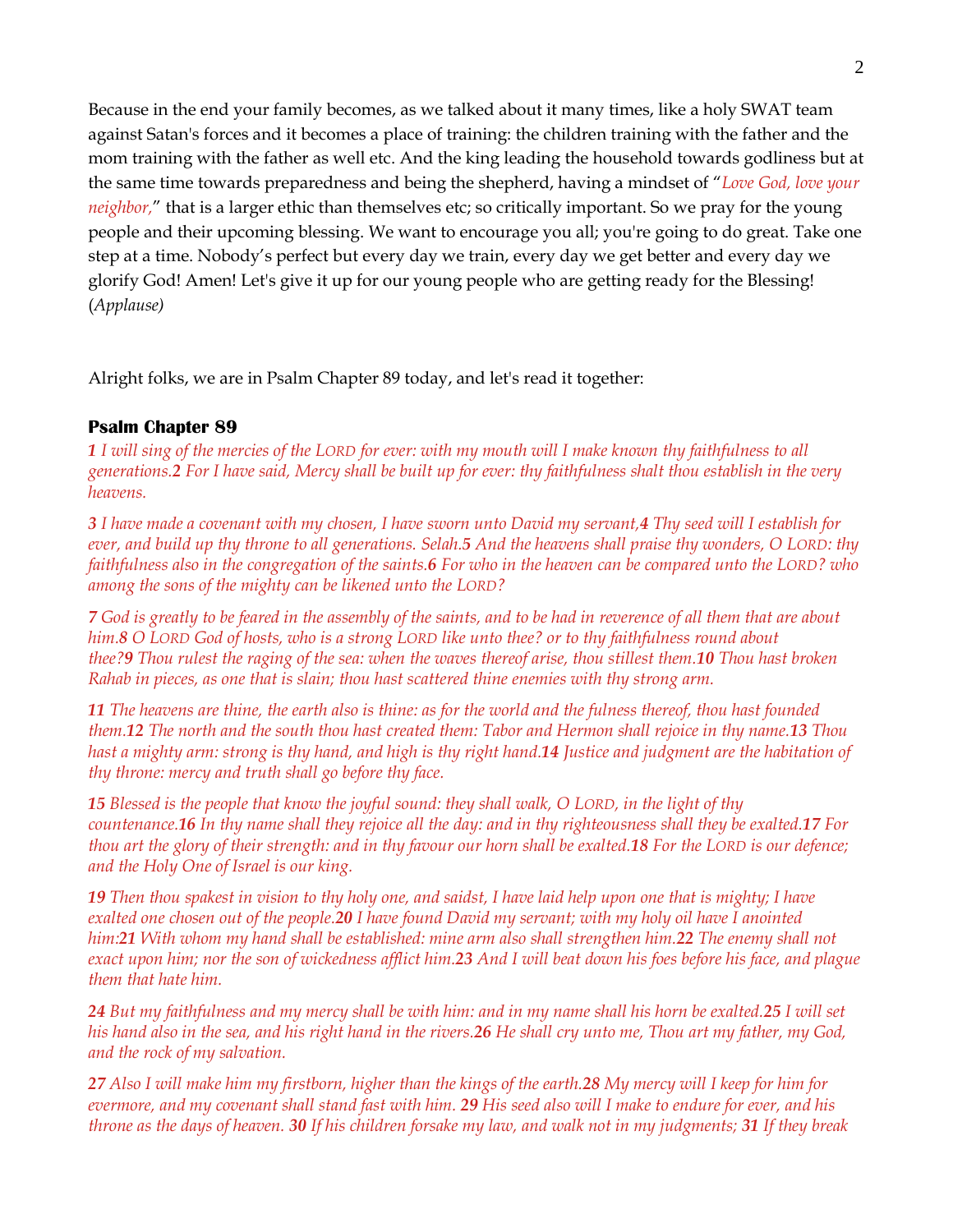*my statutes, and keep not my commandments; 32 Then will I visit their transgression with the rod, and their iniquity with stripes.*

*33 Nevertheless my lovingkindness will I not utterly take from him, nor suffer my faithfulness to fail.34 My covenant will I not break, nor alter the thing that is gone out of my lips.35 Once have I sworn by my holiness that I will not lie unto David.36 His seed shall endure for ever, and his throne as the sun before me.37 It shall be established for ever as the moon, and as a faithful witness in heaven. Selah.*

*38 But thou hast cast off and abhorred, thou hast been wroth with thine anointed.39 Thou hast made void the covenant of thy servant: thou hast profaned his crown by casting it to the ground.40 Thou hast broken down all his hedges; thou hast brought his strong holds to ruin.41 All that pass by the way spoil him: he is a reproach to his neighbours.42 Thou hast set up the right hand of his adversaries; thou hast made all his enemies to rejoice.* 

*43 Thou hast also turned the edge of his sword, and hast not made him to stand in the battle.44 Thou hast made his glory to cease, and cast his throne down to the ground.45 The days of his youth hast thou shortened: thou hast covered him with shame. Selah.*

*46 How long, LORD? wilt thou hide thyself for ever? shall thy wrath burn like fire?47 Remember how short my time is: wherefore hast thou made all men in vain?48 What man is he that liveth, and shall not see death? shall he deliver his soul from the hand of the grave? Selah.*

*49 Lord, where are thy former lovingkindnesses, which thou swarest unto David in thy truth?50 Remember,*  Lord, the reproach of thy servants; how I do bear in my bosom the reproach of all the mighty *people;51 Wherewith thine enemies have reproached, O LORD; wherewith they have reproached the footsteps of thine anointed.* 

*52 Blessed be the LORD for evermore. Amen and Amen.* 

We see a tremendous turmoil in David's heart as this psalm is progressing forward. In the beginning we see God's promises to David and his progeny, and *"Thy seed will I establish forever";* his seed will be blessed forever and ever. But in the end of it we see that his enemies are winning. He is now a fugitive; he's been chased down, and now Saul is trying to kill him with his armies, and SWAT teams are trying to come after him and destroy him. Even though he has this anointing, even though he has those blessings by God, even though he's the chosen one to lead Israel, still in the natural what he sees is calamity, what he sees is peril. What he sees is, *"Hey, I'm running for my life and these crazies are coming out here to kill me! Saul's breaking all his promises and he's now sending his armies to destroy me and they're going to chop my head off!"* And he starts running around in his survival mode and survival situation throughout the wilderness and the cave of Ziglag.

Folks, it is so incredible because we can see this type of thing on the national level. What is now in front of our eyes is so painful to watch; especially what is happening with the war and all the propaganda, etc... Did you notice how the pandemic and Dr Fauci are a no-show? They've disappeared on the web; they're no longer interviewing him on TV. The corona virus magically disappeared right after they increased their governmental powers with the pandemic powers etc. Then when people started being open about that, all of a sudden these wars started breaking up and Russia was now invading Ukraine. And all of a sudden now you have serious governmental war powers that are being established to become the status quo in this country. Folks, this is an extremely dangerous roll out!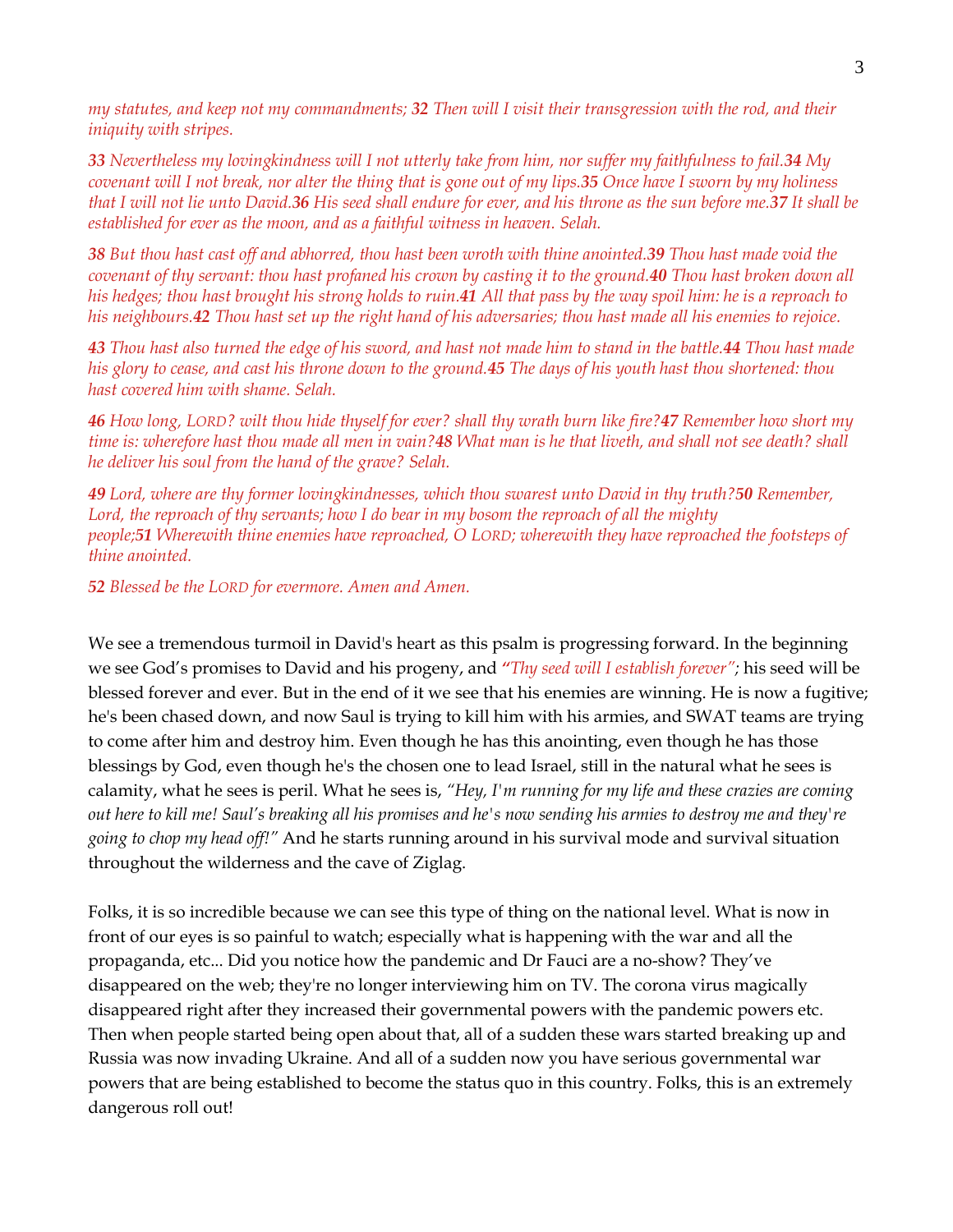The last couple of weeks we covered briefly World War I and World War II; how things escalate so quickly, how things pop off. Some analysts are saying it can pop off between China and Pakistan, between Ukraine and Russia and that whole region of Eastern Europe; it can pop off between Taiwan and China. But you can see how these world wars form and it sucks nations in with further and further escalation.

## **The BRIC nations**

That's why of course we're praying that there's de-escalation, because the normal people don't want these wars. Normal people don't want to send their children to go DIE in these countries while the politicians are fighting against each other and are in power struggles with each other; with the Soros and the Rothschilds, the banking cartels and the Chicoms, the Xi Jinping and the Russians, etc. But it's very interesting to see through those things, when you look at certain financial realities of the world.

For example there has always been something called the BRIC nations or the BRIC block, i.e. Brazil, Russia, India, China, and South Africa is included in that. You can see that through the war in Ukraine that is now happening with Russia none of those nations status on the international banking status whether the Bank of International Settlements or the International Monetary Fund- none of their international banking status has been affected. They are still able to engage in international commerce, and at the same time none of them are condemning another. Now this is very dangerous because there have been analysts who for decades have seen that these BRIC nations – Brazil, Russia, India, China- have been trading with one another off of the US currency, off of the world reserve currency which is the dollar.

Maybe you're wondering why they have been doing that for decades and still now to this day. While inflation is going up and while now the war is happening etc, while pandemic is over after two years of total government overreach with international crimes committed against people across the globe, and while now wars are popping off just as we predicted and just as some other people predicted who know history and who know the realities of these kinds of things.

The point is: you see that those BRIC nations continue to trade with one another AND at the same time, they are starting to talk about moving off of the dollar. This is extremely dangerous because the US dollar has enjoyed the world-level currency status, i.e. everybody who trades oil and trades this and that, trades using the dollar. If that status is taken away and they're able to trade just with one another, which of course these wars will do, then what happens to the US currency which is so heavily inflated and they have printed so much of it and it's fiat currency and we're so terribly in debt especially to China. It will cripple the middle class person; it will cripple the purchasing power that that person has to buy anything

It's like when the Soviet Union collapsed. The rubble might only have been worth so much, but when it collapsed and the currency crashed, now you had tens of thousands of rubbles and it wasn't worth anything. You might as well have burned it in the fire. You could have situations where the dollar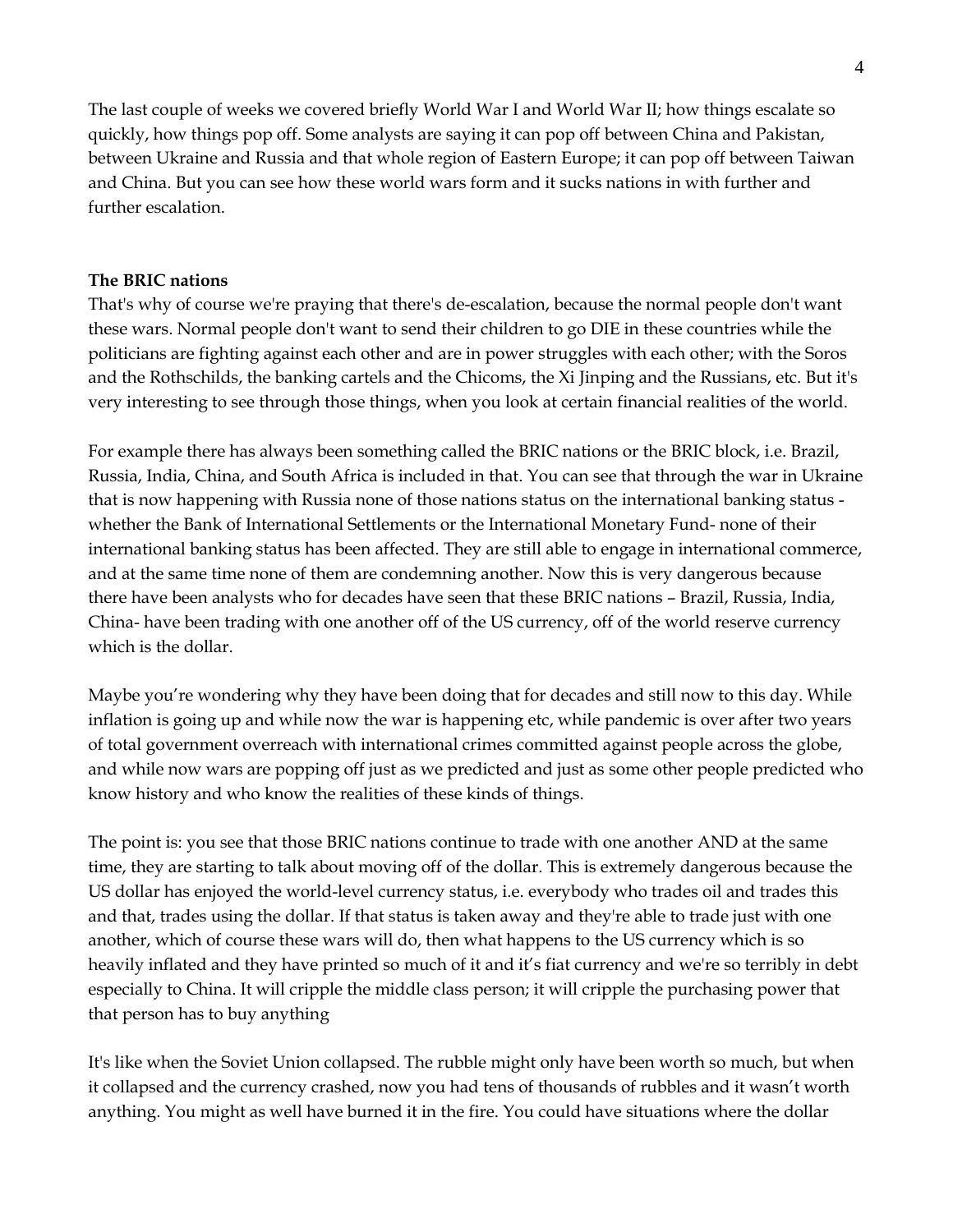crashes, especially as those BRIC nations start moving to what they call the IMF SPRS (strengthened poverty reduction strategy), special drawing rights basket of currencies that they can trade with. If they move to those things, and of course they're planning to do so, the US currency will be devastated And of course the majority of people are not prepared. People don't have stored up food or ammos or things like that; they are unprepared.

So, just like in any other Communist revolution, the government will be offering the government handouts, "*We will help you during this time of crisis; we will give you ... etc, etc.*" And as that happens of course then they have leverage over every single person in America. So they don't even need a World War III to pop up with Russia and China - which is highly likely that it will happen through the present escalation- but they don't even need that. All they need to do is start moving off of the dollar; all they have to do is start de-legitimizing the dollar and the power of the dollar, and now they have a collapsing economy right before their eyes; in the United States, folks!

It is so unbelievably dangerous where the Bidens are taking us, where they're leading this shipwreck, and it's happening before our eyes. It's so incredible because the majority of people who are unprepared will be completely shocked that the dollar is collapsing, that all the assets they thought they had - the money that they had in the bank - disappears, evaporates, is worth nothing. A gallon of milk it's not only going to be costing three dollars, five dollars, ten dollars, fifteen dollars, twenty dollars. At some point when the dollar crashes like the rubbles, ten thousand dollars won't mean anything; you'll have bills like in Korea that are 10,000 won, 50,000 won. And the dollar literally can collapse that much, especially given the amount that has been printed over the last decades and decades, pushing this can down the road. Unbelievably dangerous, folks!

### **Think like kings and priests, not like Hollywood**

But at the same time as that economic reality is happening, you must think as kings and priests, not as slaves and servants to the state; that's what we've always been talking about and what Father has been teaching the young people. God has made you into kings and priests. Kings and priests are not after just cash money or fiat currency. There's no royal family on the planet, even the satanic ones, that teach their children to acquire greenbacks or paper money; not one on the planet. What are those royal families teaching their children? They're teaching them about assets: land and networks and relationships and gold and silver and ammunitions. Every single royal family in the whole satanic world has a coat of arms and armies and protection, etc; all those things are assets in an unstable universe.

You look at the normal brainwashing that's now happening almost probably on a level of North Korea and Russia! They're teaching young people, "*Get your Benjamins; get your cash money raining down from the sky! What makes you well is paper money raining down from the sky. It's not relationships, it's not marriage; it's not children."* They are taught, "*Children are liability. They're going to cost you millions of dollars before they finish college, and they're going to give you grief, grief, grief."* And, "*marriage is a destruction of your fun life, and your single life is all fun."* While statistics are opposite; science says the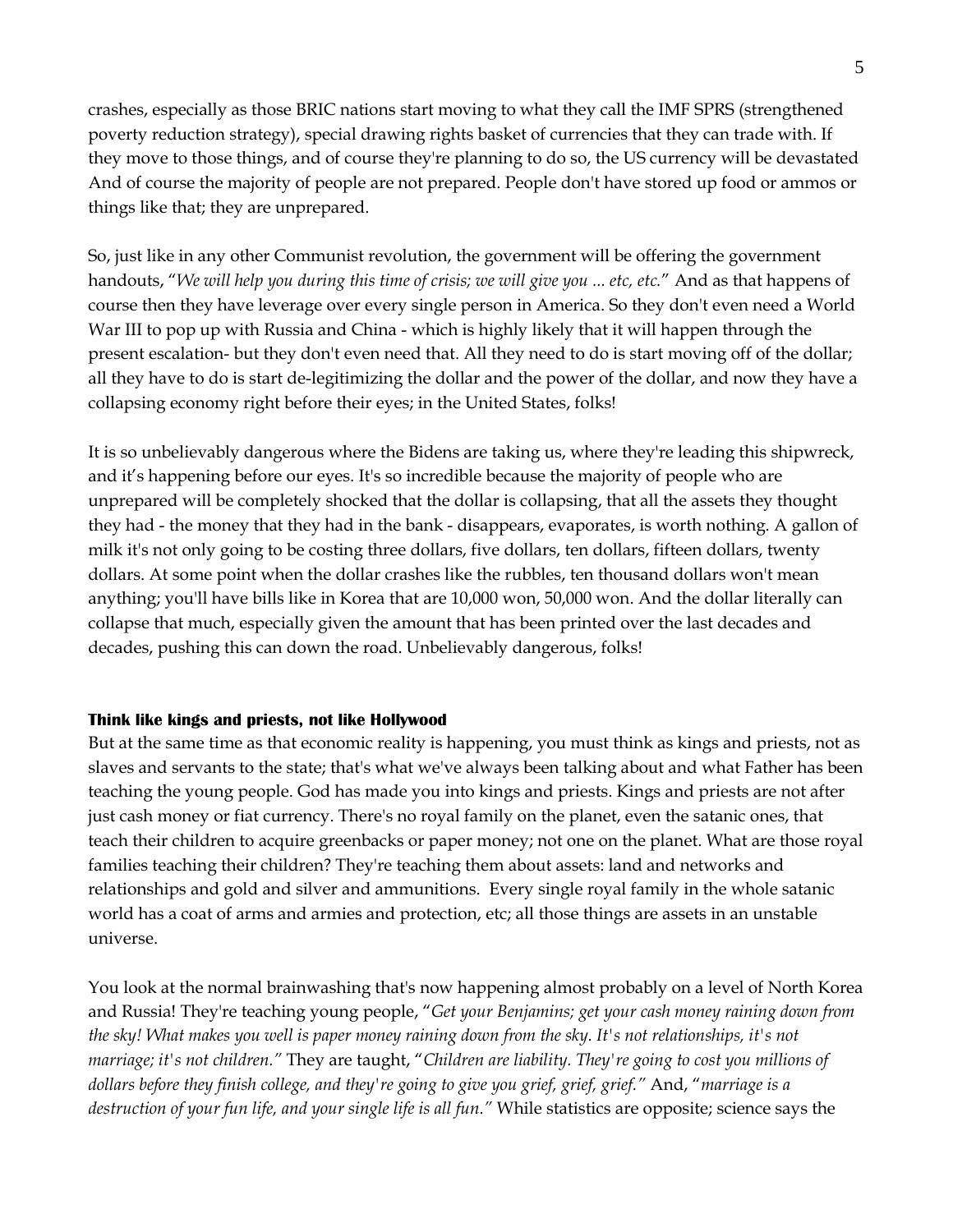opposite: that married couples have way more sexual intercourse and have more enjoyable sex. This is sociologically proven, and that single people have multiple issues when they're dating and trying to seek a partner that they can stay with; it's much more unstable.

But of course that's what we're being taught in this culture. We're being taught to pursue these things, pursue hedonism, pleasure, the greenbacks and the paper! That is what they teach slaves, folks; that is what they would teach to the servants of the aristocracies of Europe.

If they actually cared for the children they should teach them how to manage assets; basically teaching them how to decipher between what is wealth, what is an asset and what is liability. They should be teaching how to read a cosmic analysis and things like that; basically preparing them for business and entrepreneurship, for real skills such as building their own house and then having a home to build their nest in.

Also basically teaching the children how to have good relationship with the opposite sex, because that's going to come handy in your marriage; you have to know about stuff like that; it doesn't just come, obviously. That's why so many people divorce, and the Church as well in modern days has a 50% divorce rate. It's because we don't learn about how to interact with the opposite sex. Especially since we have to live together in marriage and create that stable powerful union, we should be learning about that stuff in class before we are going into those fields.

But of course, they're not teaching that. The depraved culture of Hollywood and Silicon Valley, the popular establishment and all these companies, they're teaching the young people what? *"Hedonism, search for pleasure, go into tremendous debt whether it be for school or travel. Travel the world; go and see everything. You're just going to go into \$40,000-\$50,000-\$60,000 debt, and don't worry about that."* But you'll be slave of your debt the next twenty or thirty years to life.

## **Get married young**

Instead of a responsible behavior as Tucker Carlson told. He said, *"Hey, young people, you should have children at a young age! You should stop living for yourself and your hedonism and your pleasure, and you should have purpose. You should really try hard to apply for a job that you don't have qualifications for; you should get married early."* Tucker Carlson who is a conservative Christian commented on Fox News; he's giving this kind of advice, totally opposite to what the mainstream establishment and the culture is telling them.

Think about it from the viewpoint of your children; when you are young, if you have a choice. Let's say your parents are great people and they are in their 60s. Okay that's good; that's one scenario. Let's say your parents, same people, same level of maturity, they have the same preparation for marriage, they have good peaceful parenting, they've trained you, etc, and also they're young. So, let's say your parents were mature and they were in their 20s-30s.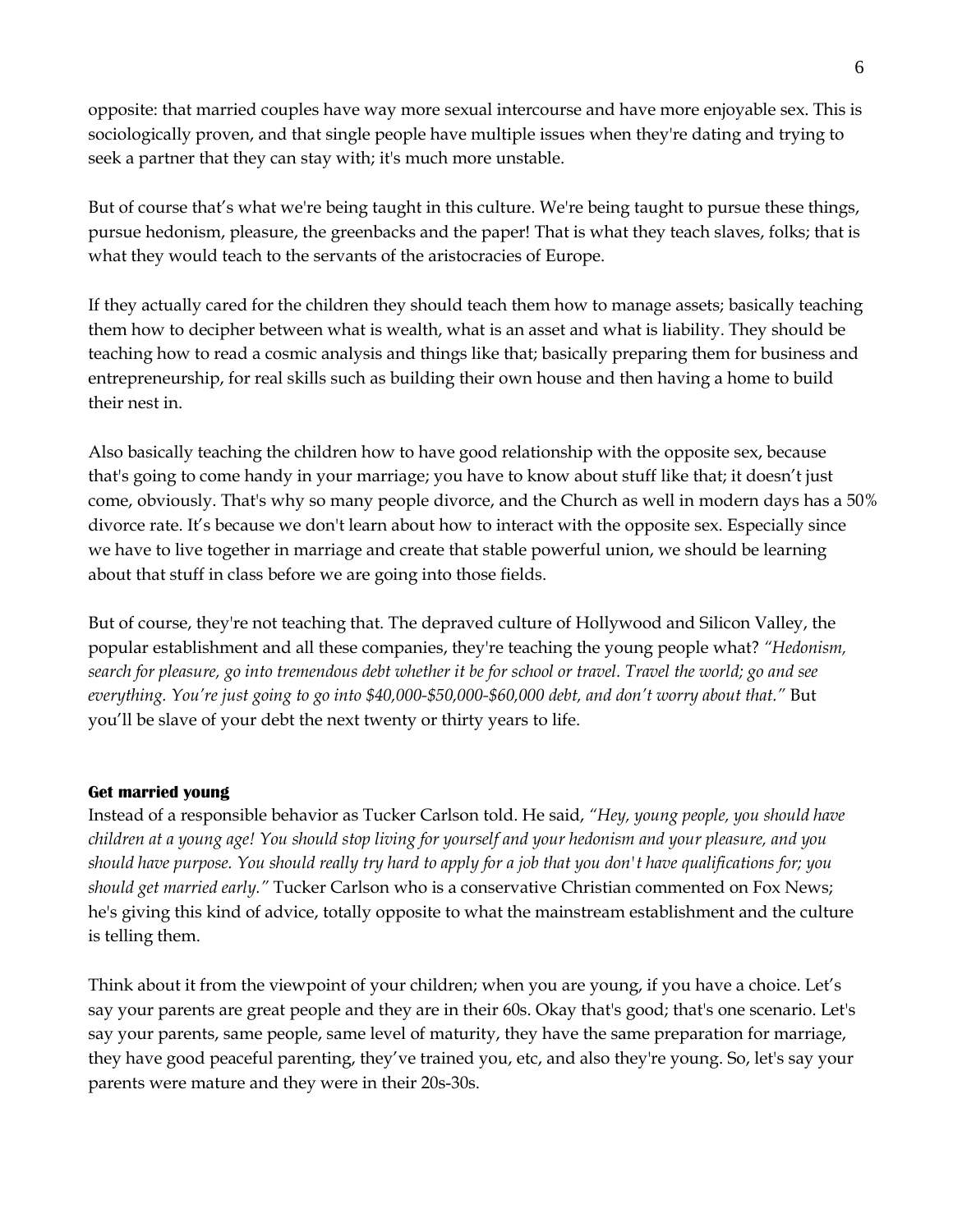So as you're growing up as a young person, your dad is still tough, your dad is still strong; he's your first wrestling coach, here's your first Jiu-Jitsu coach, he's your first boxing coach, he's your first self defense coach; he's your first math teacher, he's the first science teacher. You see what I'm saying? The parents are now involved in almost every single aspect of their children's life, and when they have questions, when they're trying to go to the next level as a human being, their parents are there unlocking that together. The parents are young so they're going skydiving with the children, they're going scuba diving with the children, they're going bike riding; they're teaching how to run a motorcycle.

They're teaching them these things and they're not learning from their friends or someone else; they're learning from their young parents because the age gap is not so ginormous. But when they have such a big age gap, their children have a hard time, with somebody who's 40, 50, 60 years older than them; it's that much harder to relate than with somebody who has 20 years difference.

But of course the mainstream establishment does not teach that. It teaches how you need to have a good start: you got to make your foundation, you got to build your money; you got to do this and that. You've got to pay off your college loans; you got to pay off your debt to Visa and MasterCard that you have from your traveling before you have children; you have to have the economic financial security before you have children. This is what they're always teaching you as a young person; that you have to do that. And if you don't do that, you are irresponsible; if you don't go into debt, and have this massive loan, a hundred thousand dollars that you have to pay back to the bank, and the rest of your life you have a leash on, and everything you make has to go to the bank. You might as well be working for the banks; they have the population completely controlled by debt.

There's no royal family in the world, folks that teach their children to go into debt. That is a disaster, a very dangerous situation. Only very high-level investors can play with debt properly and actually come out positive on the other side. For the normal person like myself or anybody else, that is something that has to be absolutely avoided because it's such a dangerous weight; it's like a humongous juggernaut weight on your ankle. And when you're a young person trying to develop your career skills, that weight is holding you down and it's preventing you from unlocking the next levels, especially if it's in the hundreds of thousands of dollars.

Anyway, the point is, folks, we should be learning these things in school. In a kingdom \*we should be learning how to develop assets from a young age, \*we should be learning how to build our own homes, \*we should be learning how plumbing works, electrical works, \*we should be learning how to prepare for our marriage, \*we should be learning about good relations.

How many people do you see that succeed in the world have a terrible relationship with their wife, end up divorcing; she takes half of the wealth that he's created, or whatever the case may be, and the kids are a giant mess? How many people like that have you seen in the real world? So many people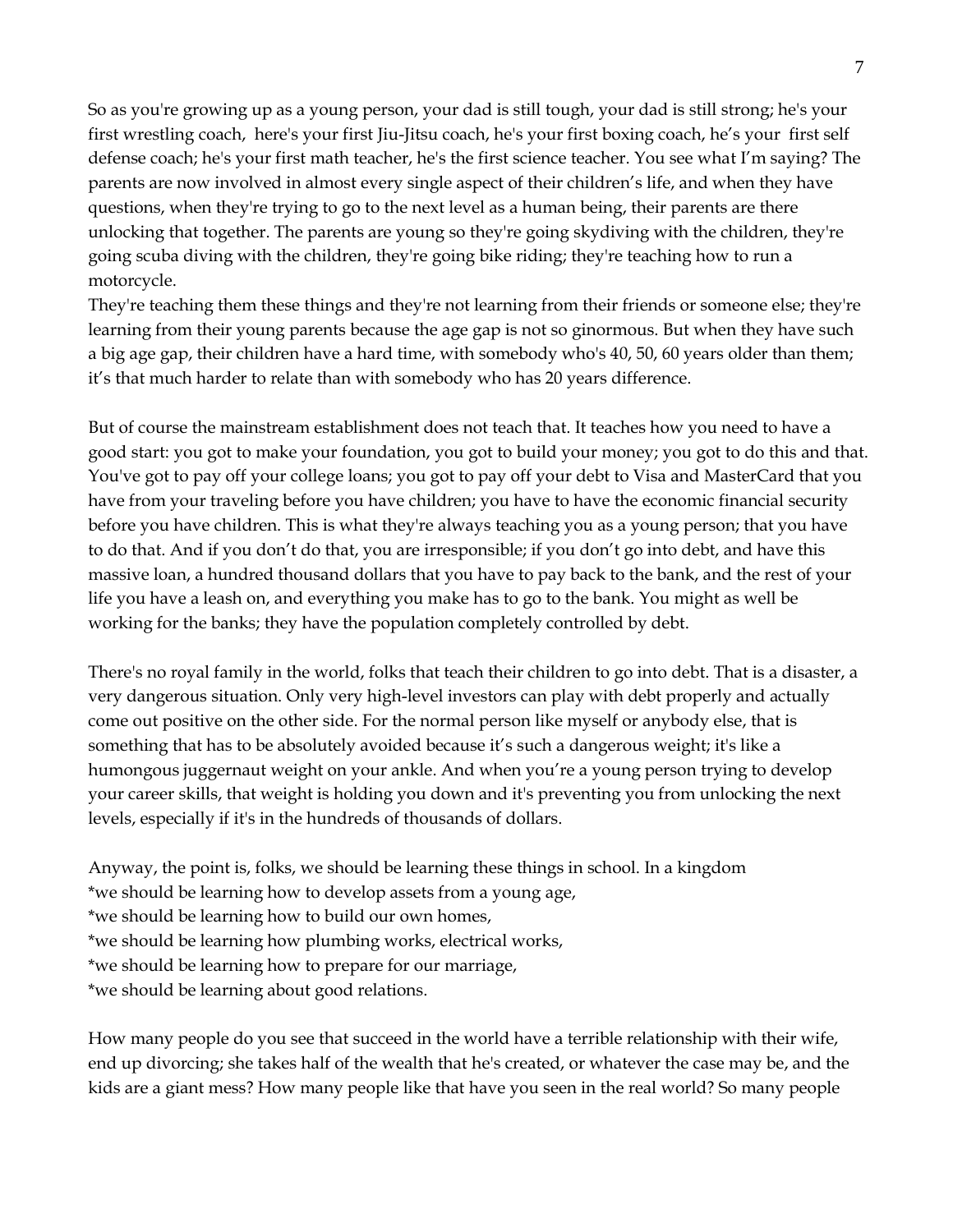have gone through that race, trying to search for just material goods and in the end neglect the relationships which actually give us value in our lives!

### **Prepare emotionally for the kingdom**

That's why it's so critical to see from God's perspective. He doesn't rule the universe for money; He doesn't rule the universe with just knowledge and power. He is the God of what? Of love and relationships! And for us to have true purpose in life, we have to have deep and powerful relationships. That is what connects us to God and to one another's humanity and that is what builds our level of compassion for other people, and as our compassion level grows, we want to protect other people as well. Just like God our Father, just like God the Shepherd, just like God the Protector who takes care of our lives; that is the same heart and mentality that God has.

So how important is it to be preparing and investing in your future relationship, for example with your wife? Or let's say you're a young woman now preparing for the Blessing, how important is it for you to get control over your mind and body, as Father said, and prepare yourself for marriage? So that you become a good queen, you become a good evangelist; you become someone who doesn't rule your children with anxiety, with frustration, with nagging and this kind of stuff.

You don't want to have that in your kingdom. You want to rule with judiciousness. We want people who are leading us to be able to think rationally, to help us solve problems well. It's the same thing that the children expect from their parents, but many times we have not done the training beforehand. Once we have children they are a whole bunch to handle because they're young and they can't speak, so they cry etc, and then we have to deal with this child in a way that is not going to harm him or her for the future but build that trust between child and parents.

That's where proper parenting and the learning of proper parenting comes in, and that's where we're learning about child psychology and behavioral science. These things help; they're not the end-all solution, but they help to study and learn how to deal with your children in ways that are beneficial for them and that don't create resentment, because we know that if there's too much resentment between child and a parent what happens? Many times the child will project that onto God and say, *"My parents are so bad! God, You're terrible too. How come You gave them to me?"* or things like that.

So we become that example that God needs. That's what the priest and the evangelist are; they are the example that God has placed in that kingdom, in that sanctuary, to be people that are trying to seek to be like God and to resemble His justice, His jurisprudence. Instead of ruling our children emotionally which unfortunately many parents do and that scars our children, we have to do it judiciously; we have to do it in a way that for example they can understand.

#### **Training with your kids**

That's why we talk about training with your kids, and that's why when your kids are getting older, you do their one-on-one days. Unbelievable! This blew my mind and other people's minds too. Jocko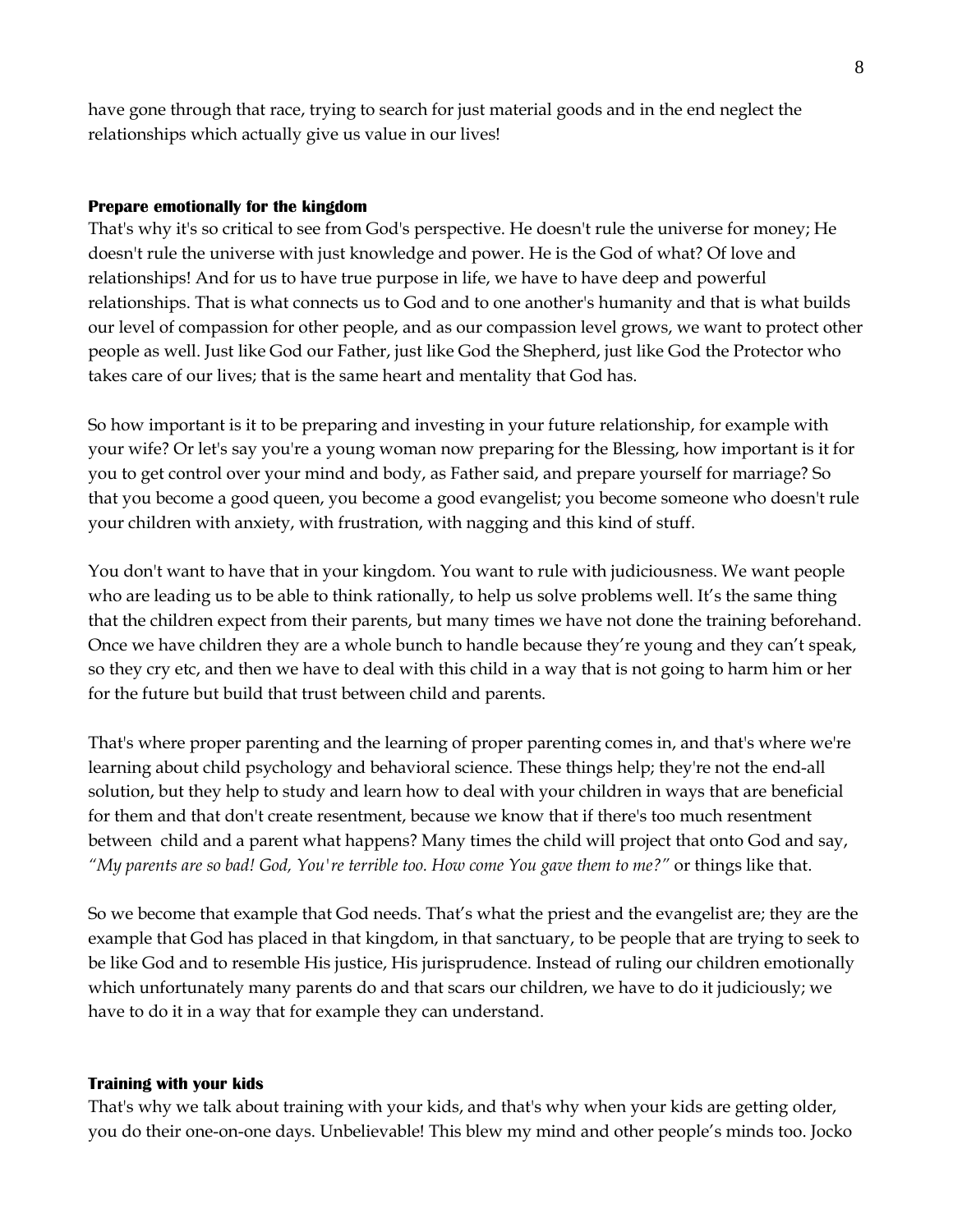Willink who is a tremendous Brazilian black belt and Navy SEAL, unbelievable CEO, entrepreneur, warrior etc, he said something incredible on this podcast. He said, *"How do children spell love? They spell love T-I-M-E. That's how children spell love. They don't spell it L-O-V-E like everybody else; they spell it T-I-M-E,"* and further more I would say, *"They spell it O-N-E ON O-N-E T-I-M-E; one-on-one time!"*

This is why it's essential to do your one-on-one training with your kids, have their day so that you're celebrating them. Take them out; go to a Foodmart, 7-Eleven, McDonald's, Chick-fil-a wherever they want to go on that day. Have a nice meal with them and share with them three things you're grateful for about that child. God gave them to you, so you might as well share what you're grateful for about that child on their day, and of course give the glory to God. Then the child will share three things he is grateful for about Mommy, three things he is grateful for about Daddy. On that day you're building with that one child on his day, that atmosphere of gratitude towards each other and also towards God.

This is like training; it's training. You're starting to build your relationship. Say, "*I'm going to focus purposely on the positive aspects, not on the things that annoy me about you, not on the things that I want to criticize about you; in this relationship I'm not going to nick pick everything about you. I'm going to have the discipline to focus on the good points about you and what you're working on. I'm going to encourage you as your Dad; I'm going to encourage you as your Mom on that day, so you feel special aside from your siblings."*

Now, a lot of parents say, "*Oh, we spent a lot of time together as a family."* Group time is fine and you're going to have a lot of times in group time. But notice, folks! They did studies on children asking them, *"What do you remember the most about your parents?"* And guess what? The majority of children approached in surveys remembered something negative about their parents because when they were doing one-on-one time with them they would probably be getting upset at them. They would probably be taking them in the room and saying, "*You didn't doing this and that*"; getting mad at them, etc. So the children remember that and they hold that against their parents.

### **Under the guise of modernism**

Then at the same time you have professional people on the Left who are trying to lure your children in to fan the flames of resentment against you. The state apparatus is not quitting, folks. The state apparatus always wants to divide and give every reason for children to hate their parents; parents to hate their children, husband to hate the wife; wife to hate the husband. Why? Because this is God's formula; this is the Kingdom unit and then if Satan can divide that Kingdom unit into pieces and divide and conquer it, he can conquer that nation. We've seen that with America and how the Left has taken over the institutions of power, learning, media, using Hollywood influence and entertainment to do those kinds of things.

So it is strategically such a critical aspect of our lives as kingdom people to retain a Christian culture that can only exist if the children and the parents are tight. If they are one unit, then the culture of Christianity can flow to the next generation in a strong fashion; not if those relationships are soured. You have these psychologists on the Left, who are trying to come and undermine them -which they do; 100 % they do. I remember this was standard operating procedure at Harvard. They are trying to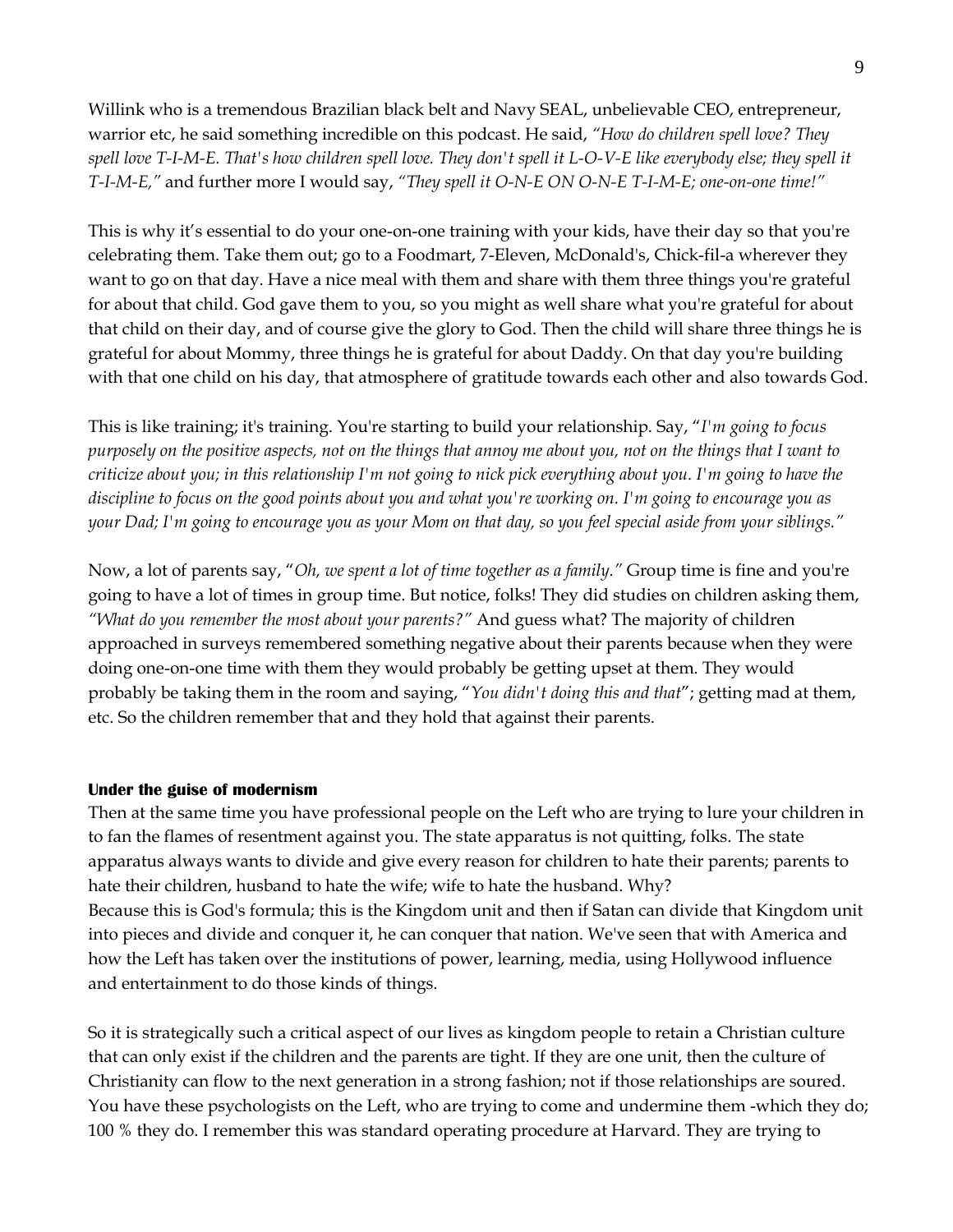make you resentful if you had a traditional Christian upbringing, *"Oh my God! You went through so much!"*They literally do that and lure you in. When you're young and impressionable, Communist teachers will lure you in trying to make you resent that upbringing where you learned about traditional values, where you learned about good and evil; where you learned that you had to *"resist the Devil and he will flee."*

It's always about reducing those values, getting rid of those values and then instilling new values within you which are of course obedience to state modernism, scientism, materialism; to everything that has naturalism, telling you that everything has a natural cause and that God is not necessary in order to explain the formation of the universe, the Big Bang singularity and not necessary to explain evolution, etc. All those things are taught to you from a young age under the guise of modernism. We can use many discoveries made by science, but we also have to realize that science is infinitely politicized and they're also seeking funding which means money and they only get money from big organizations that are trying to push an agenda, or larger businesses like George Soros.

Last week Soros was bragging about how he's taking over Poland and how Klaus Schwab is taking over Canada under Trudeau and Chrystia Freeland. These kinds of people are hell bent on trying to establish a population of people that do not have a tight relationship with God, and they don't have the Christian ethic of Christ to love other people and to want to include them and bring them into the kingdom and strengthen them and make them powerful in their relationship with God; not with a state, not with a bureaucracy, not with a politician but with God. And that is the power that these leftists hate and they fear so deeply, folks!

## **Beating the drums of war**

We are under attack and assault on every single level on the microcosm; at the same time these politicians, after two years of criminality with corona are now leading us into World War III. And it's not hyperbole; it's not exaggeration. You already see the escalation in Russia; you see it in Ukraine, and now with Russia saying that they will attack any convoys that are coming to Ukraine through NATO. That, folks, we don't want to have; we don't want to have convoys being bombed!

You know they're going to have American service men and women and they're going to have British service men and women and they're going to have NATO people in there, and everybody's going to be calling for "*war, war, war, war,*" especially as DC is beating the drums of war and trying to get us into this terrible situation, folks, where you can have potentially nuclear war once again on this planet. Do you understand what that does? "Little Boy," that's the bomb that was dropped on Hiroshima, that was a bomb with 15 kiloton yield of nuclear power. Do you understand? The ICBMs that Russia has right now, they are 800 plus kilotons! 800 plus kilotons that can be delivered within twenty minutes to New York and within one minute to Los Angeles!

Folks, this is not a joke! We're not living in World War II; we're now living in a time when they drop these bombs which got precision guided missiles! In World War II, they had to drop them and try to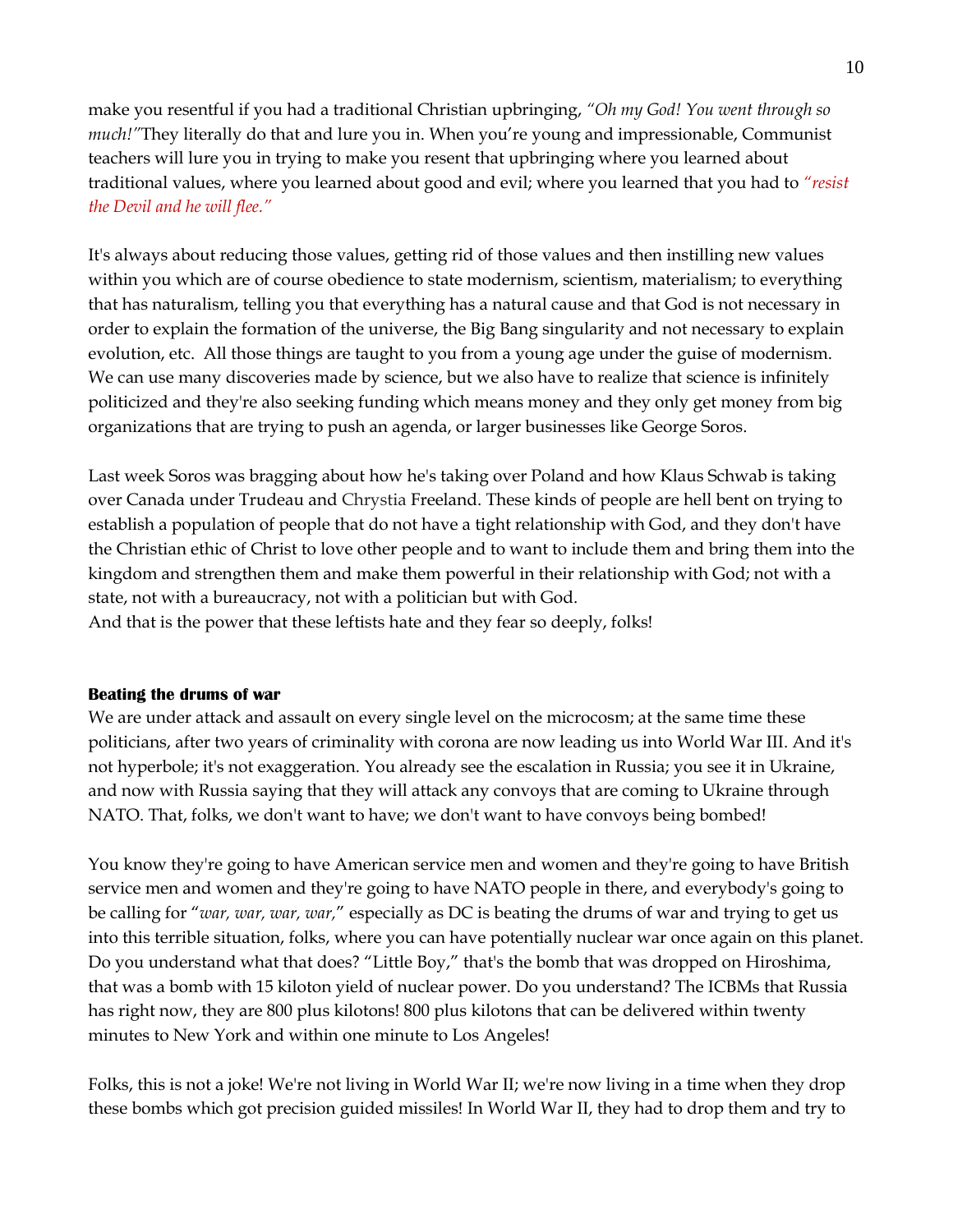measure the drop. But nowadays it's computerized, so they can pinpoint target as they did in Iran; they can pinpoint target to whatever they want, folks. It's not a joke! So nobody should be wishing for a thermal nuclear war.

It is incredible how the Left just two or three years ago was saying, "*Trump is going to start World War III!"* Now they're out on the stage saying, *"Let's kill Putin!*" You're going to start World War III, you crazy people! You were against Trump, but you're trying to start World War III with a nationalistic Superpower! Unbelievably dangerous! Folks, this is a road that we must not take, but this is the road that they are sucking America into, even though we don't want to.

And of course what do you think China has been doing? We always talk about China because Korea was conquered how many times? A thousand times in the last five thousand years; that's on average every five years, so Korean people know a little bit about China, and about Mongols, Manchus, and the Japanese. Korean has always been conquered and made into a slave state for the last five thousand years.

The point is: after every dynastic cycle of about 400 years, China has always had to search for outside enemies in order to keep all its different tribes together, and that's what's happening again. We see that China needs another war to engage in, because they're having problems with Hong Kong; they're having problems with nationalists rising up and saying, "*We want freedom!"* They're having problems with the Uyghurs, they're having problems with Tibet, they're having problems with India; they're having problems all around the country, and in order to stay together they've had to develop the military. That's what we showed you just a couple of months ago; the actual military propaganda videos that they're showing throughout China right now proclaiming, "*War is coming; peace is behind us. War is in front!"* They're literally prepping for war, folks, and it's not a joke. People who don't see these things think you're paranoid, but these things are actually happening, folks. Do you understand? There is an actual war. Russia is actually invading Ukraine and is decimating their operations there.

### **Ukraine, Russia & the Deep State**

And then at the same time what are we discovering? We have discovered that the US has bioweapon labs in one of the poorest country in Europe. What are we doing there with bioweapons level 3? Tucker Carlson was covering it this week on Fox. They are holding pathogens like the hemorrhagic fever and the plague there, and now they're saying, *"Oh, Russia's going to get a hold of this and they're going to release chemical weapons; chemical biological weapons will be released imminently!*" Folks, this smells like a false flag such as you've never heard of, and they're trying to escalate.

You know the CIA and you know the FBI and you know these Deep State organizations that kicked out the duly elected President Trump and they got these usurpers in with direct ties to the Chinese Communist Party. You know they are capable of doing anything. They're the ones who were doing the false flag operations on the 1/6 event with all the patriots who had gathered together to pray and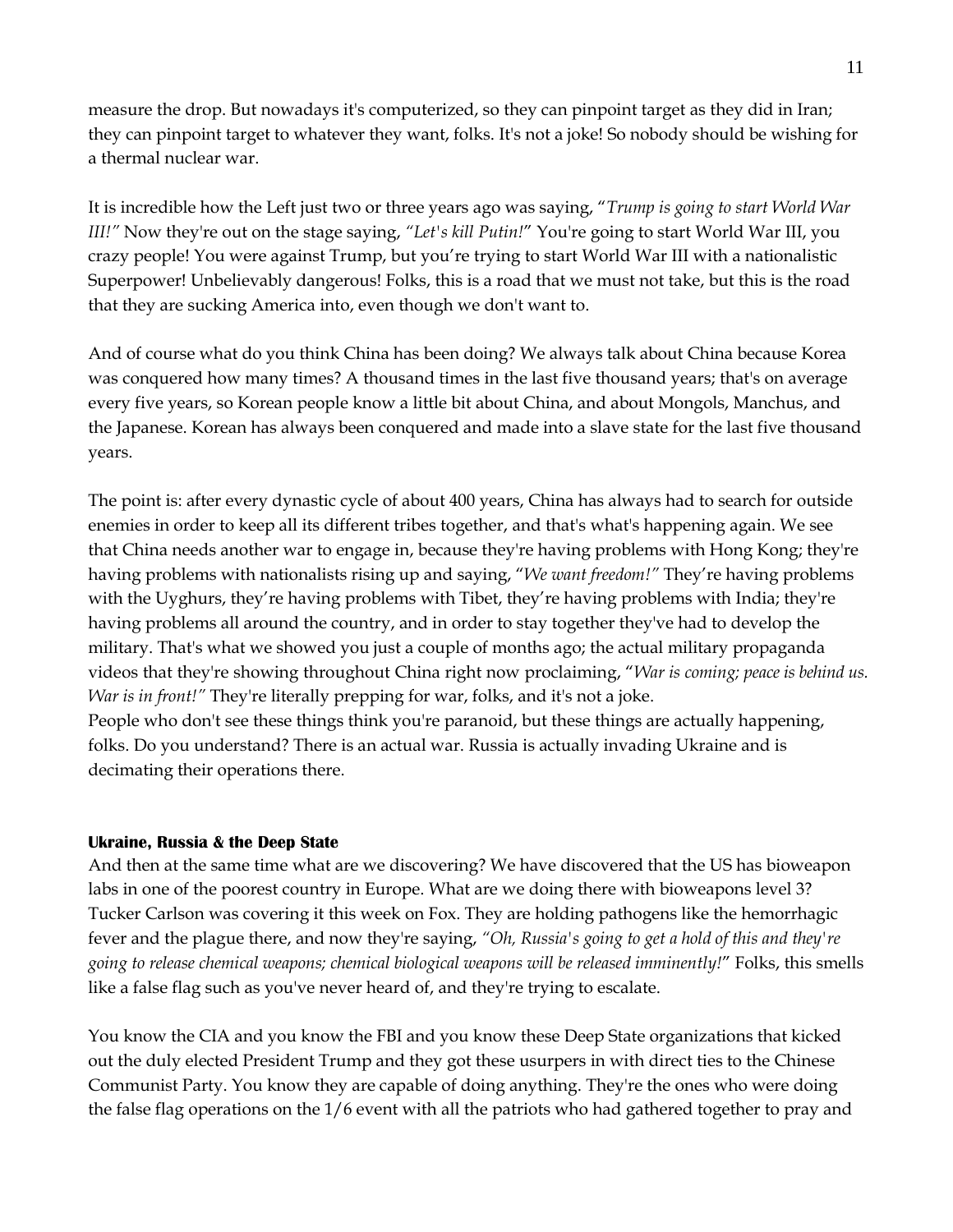express their grievances to the Congress and just sing and pray over it. It was a peaceful protest. They were the ones luring people in, and of course just last week the New York Times reporter Matthew Rosenberg was caught by Project Veritas saying this to a woman in a bar; he admitted that there were many FBI informants on 1/6. They did this to try to make the patriots look like they're domestic terrorists, like they're the bad guys etc.

But of course now they're doing that with Putin because he is a bad guy; in a sense he is very bad. He definitely doesn't want to be swallowed by NATO; he wants to have his own empire. It's true, he's bad, but at the same time why are you allowing him? Why are you trying to poke at the bear and why are you trying to prod him on to do worse and worse things. And then if you plan to violently blow up things with Putin, then we're 100% in war with him! That is not good for our children; that is not good for our people, folks.

Because at this point, what do you think this corrupt oligarchy, this corrupt Deep State which stole the elections in front of our eyes, which cast out a duly elected president, can do most? By the way, Trump should never have left the White House; he had total legitimacy to call Antifa and BLM terrorist organizations. Trump stepped down, and that was not his best decision. So, what do you think they can do most?

They can escalate, and make all the people who criticize them, anybody like Tucker Carlson who's calling them out, anybody who's showing evidence and calling them out, into what? Russian agents! They're already banning Russian news; you can't even see two sides of the story, folks. You know in terms of news, people are supposed to make their own decisions so we should be able to see what DC is saying, what Russia is saying and what Ukraine is saying. In this age of internet we should be able to see what we want to see, to hear what we want to hear, and then make our own decision about it. But now they're in a situation where they're saying, *"No, you cannot hear what you want to hear. You will only hear what CNN says, you will only hear what MSNBC and the White House say; you will only hear what we have to say and anything else coming from Russia will be banned."*

If you're a Russian person you may have ties to Russia. So you are the new Polish Jew; you are the new Jew simply because you were born in a place. Even though you're American citizen, because you're Russian you may have your business shut down, you may have your internet cut off; you may have your credit card disposed of.

Folks, this is unbelievably dangerous; this is not the answer. When you have this kind of craziness you don't want more control; you want people to be able to sort it out and try to find out the information for themselves; open up the avenues of information so the greatest amount of information may come through. Because people have a filter and it is much better as a nation, that the majority of people are in a conversation, talking to one another, "*Hey! Should we go to war with Russia? Hey! You know this might lead to a thermal nuclear war. Hey! You think that's something we should consider? Hey! Maybe we should consider that before we rush headlong into a potential thermal nuclear war with a superpower?"*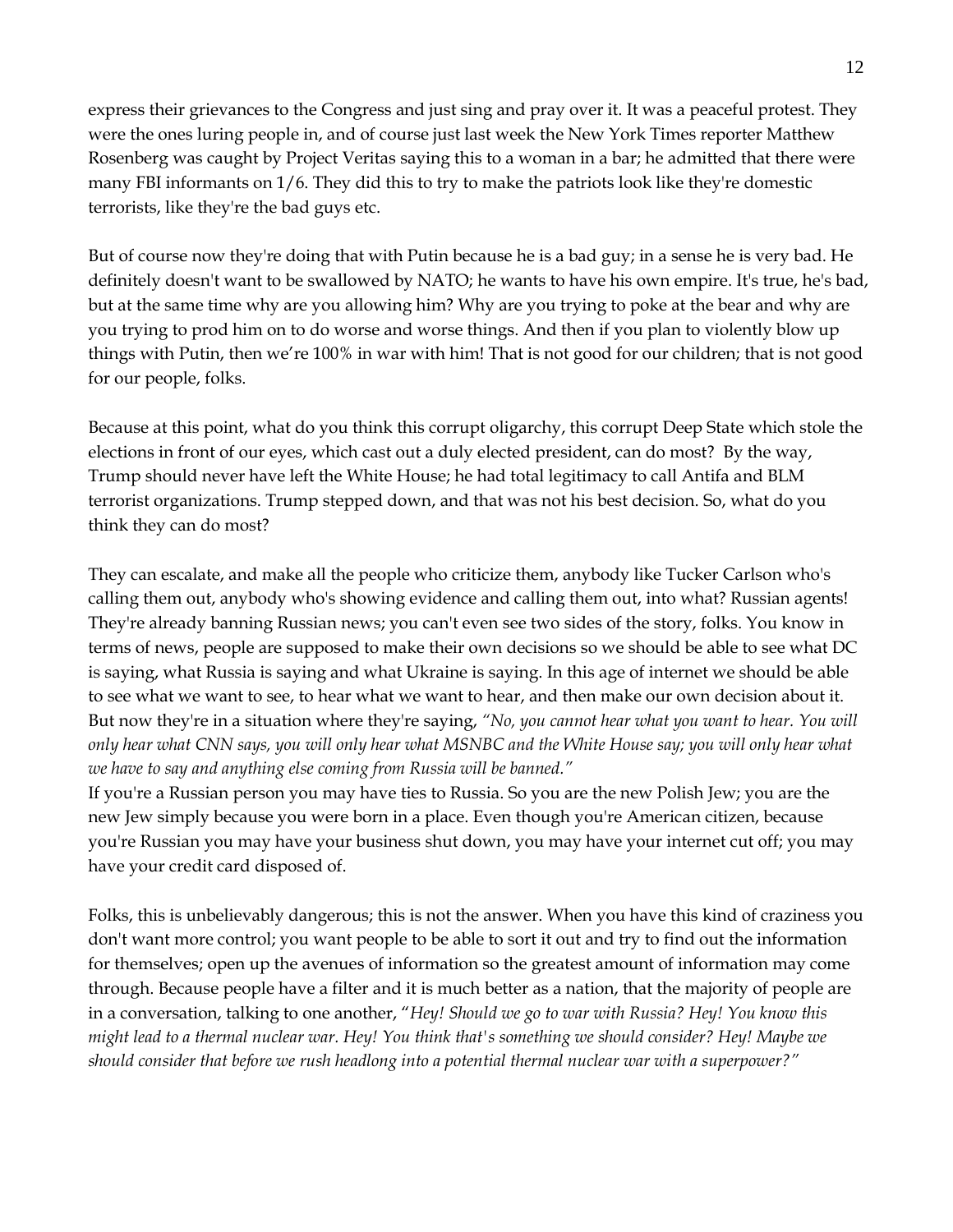And China will back them and fight us. How are we going to fight two evil superpowers at the same time, folks? It's not possible; that will be the end. So it's extremely dangerous. And with no congressional meetings, with no citizens' dialogue, they can just decide that we're going to go over and start a war! This is unbelievably dangerous; it's incredibly irresponsible! And of course it puts every single one of our children's and our grandchildren's lives at risk, folks. This is incredibly, incredibly dangerous!

The point is: in all this craziness, there is escalation and that escalation is unfortunately getting us to a new level. You heard about Bennett, the prime minister of Israel, who went and tried to talk with Ukraine? He talked with Putin who said, *"Please Ukraine, just give in; become a neutral state and stay as a buffer zone. Don't join NATO; stay neutral!"* And what did Ukraine say? *"No, we're going to keep fighting! No, we're going to just keep waging war on Russia!"* It's like this battle is only escalating, as they promise they're now going to strategically hit convoys which are legitimate targets in their view.

And then folks, this is going to end up in millions of people dying. You understand? We don't just rush into these things and have no consequences. This is millions and millions of our kids dying, folks; millions of kids in Russia, China, everywhere dying because of these rash decisions, these crazy decisions that these globalists make, and sometimes it feels so crazy that we have absolutely no control.

## **You're a Russian agent**

This is exactly what we're talking about today. How David must have felt when he saw everything collapsing around him! "*God has given me all these promises, God has said my children will be blessed forever; God has said that I'm the chosen one. But look at my world! My world is collapsing; I'm a fugitive."* The good guys are being called the bad guys, and the bad guys are being called the good guys, and now he's being hunted down by SWAT teams to be killed.

Look what they did during their pandemic! If you criticized anything about the pandemic, they shut you down; they censored you. What did they do in Canada? They started taking away the truckers' bank accounts. They were already planning this, folks! So, when the war happens and they say you're supporting Russia because you don't believe what DC says, even though you're against Russia, you're now a Russian agent.

What did they call Trump? A Russian agent, folks!

What will they call anybody who wants Second Amendment rights? A Russian agent! What will they call anybody who disagrees with them politically? Russian agents, folks! And if they can do this to 'Russian agents' in time of war, what do you think they're going to be doing? They're going to be censoring, taking away bank accounts, shutting everything possible. Unbelievable tyranny!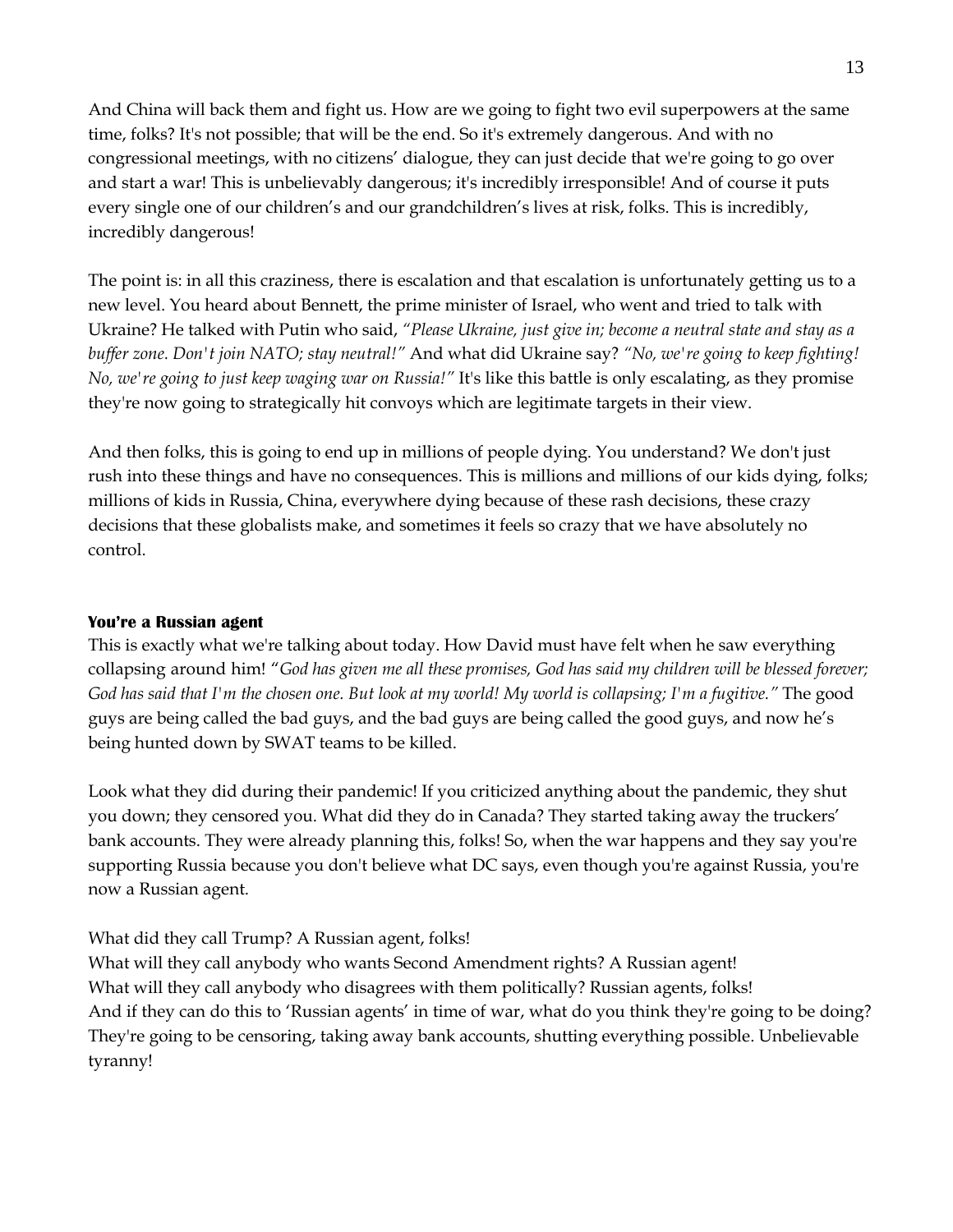### **Our hope is in God's Kingdom & His Righteousness**

And of course as we said, it's not going to get better; it's going to get worse. I know that's hard to hear. I know people want *hopium* when they come to church; that's what they want to just hear, *"Just give me hope, hope, hope, hope!"* 

But remember folks, our hope is in "*God's kingdom and His righteousness,"* our hope is not in hedonism; our hope is not that God will take away all tribulation. No! In fact God promises tribulation. As we mention all the time, God says, *"Pick up your cross and follow me!"* He says, "*Pick up your cross! Be ready to be mocked, scoffed, hated, and killed for my namesake."* That's what He says.

So the body of Christ should not be anticipating that this is going to be an easy road, or that we're going to be able to escape, like the escapism of the Scofield Bible and John Darby in the 1900s who taught in the Pre-Trib Rapture that, "*All the Christians who believe, you're going to be whisked away before the tribulation comes.*" How convenient is that! *"You're going to be whisked away; you'll have no problems. Just go prepare.*" No Christian in the history of Christianity before the late 1800s believed in the Pre-Trib.

And the Scofield Bible by the way was funded by the Rockefeller Foundation and introduced into all the seminaries, Catholic, Methodist, Baptist seminaries, so that the next generations of preachers would be preaching the Pre-Trib Rapture; killing the political power of Christianity and making Christianity inept and falling into escapism. There was no generation previous to the 1800s that believed in the Pre-Trib Rapture. The Bible does not talk about the Pre-Trib Rapture. It's very clear that Christians will go through tribulation. But the Scofield Bible pushed that, and John Darby who was the main theologian pushed that crazy narrative. Then Hollywood was pushing that with movies where you're whisked away as you're driving your car and you're gone in the Rapture.

That's not happening, folks! No Christians in the last 2,000 years have believed that. That is a modern innovation funded by big bankers and oil giants like the Rockefellers who we know are Communists and who we know were in bed with Carnegie who was a vowed socialist. Folks, this is a program to weaken Christianity and take the pulpit so it would have no more power to wake people up and keep Christianity as a buttress between political Satanism, socialism, communism and the reality of preserving Christian values. It's so unbelievable that the majority of the Western Church has fallen into this doctrine, which of course doesn't allow Christians to become ready and prepared; and for them to realize that they're going to have to go through tremendous suffering.

But at the same time God does show us that even though there is suffering, people will be waking up; there will be a tremendous harvest. That's why you see the picture in Revelation 14:14 of the Son of man holding a sickle and bringing in a humongous harvest. Because the time of tribulation is also a time when people are opening their hearts back to God and realizing that they have to get right with God and the spirit of God; they've got to help their families get right with God and they've got to help the people they love get right with God, because the world is falling apart, folks!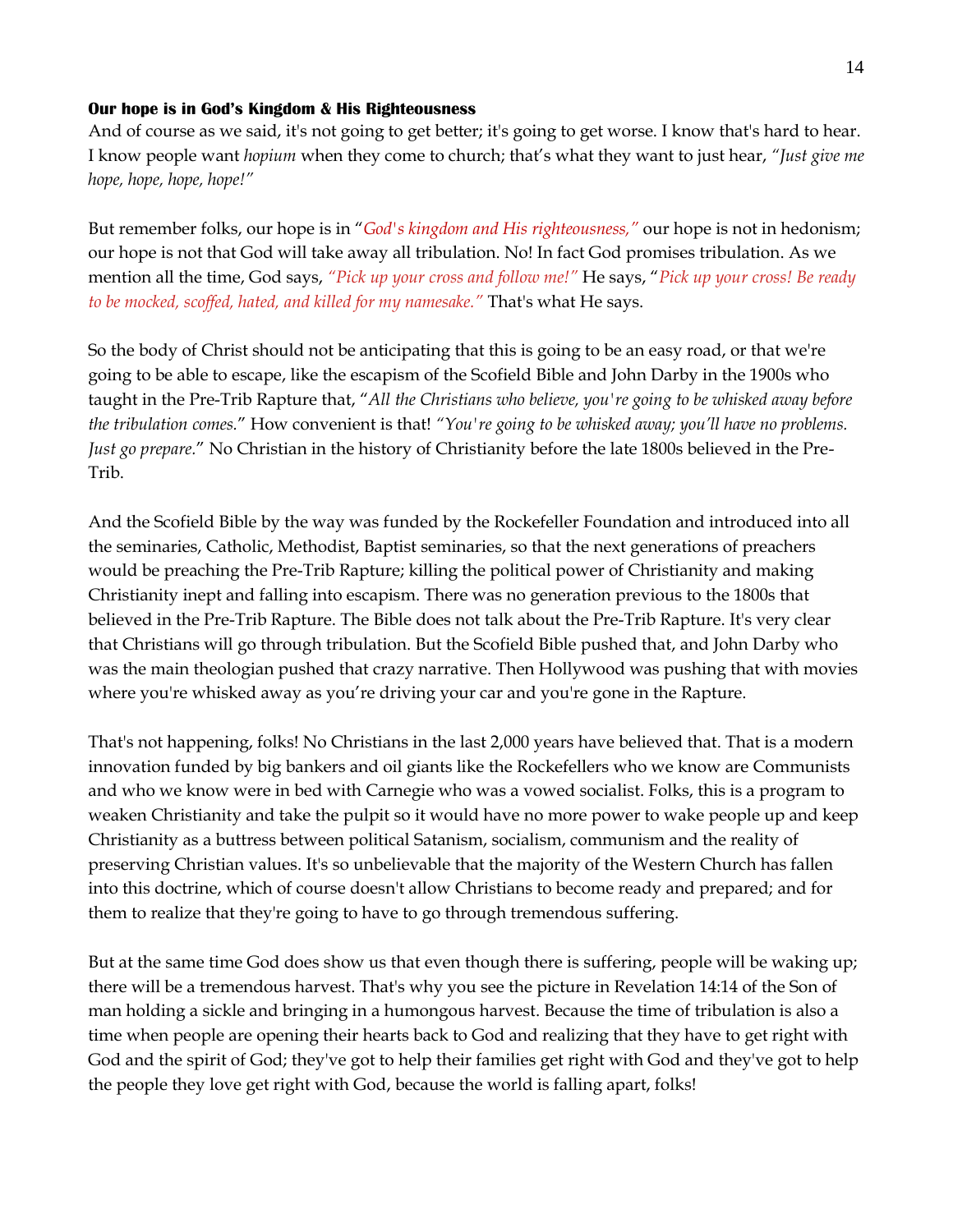That's what's so powerful about Psalm 89. It's this tension between, *"I've been given these promises by God. God has given me all these visions and promises, but the world is falling apart.*" And that's what's happening right now, folks.

We, as the chosen people of God, we as the children of God, the people of Israel and the extended family of God, should be on our hands and knees worshiping God, strengthening God and also strengthening one another at this period of time. We should be waking up the body of Christ. Every person should be activated, and not just thinking, *"Oh, all I have to do is just watch this TV program like Q; I can just watch what's happening on TV and I have to root for Trump. He's going to get magically elected and he's going to control the military; he's going to take over and Biden is never going to win. Trump's going to come back and he's going to bring America back with him."*

Folks, we saw that Q was a CIA operation; it was a Deep State operation to confuse patriots, to make them lackadaisical, and that's exactly what the Pre-Trib doctrine does. It makes Christians lackadaisical. It doesn't make them prepare; it leaves them completely unaware of the history of Christianity which never believed in that doctrine, never. It was only propagated by Darby and his Scofield Bible funded and distributed to the seminaries by the Rockefellers who are enemies of freedom, enemies of liberty; they are socialists and Communists that are funding these things.

So we can see why it's so important that now the Church is awakening to realize, *"No, God has called us to be the buffer zones; God has called us to be the buttress."*If the churches are not speaking out; if we're not speaking out against that because we're afraid to be censored by YouTube, etc; if we're not speaking out because we just want more people or we want more donations in our church! No! We have to be preaching the truth, folks! We have to be telling the truth about what is happening in reality.

Father has been through North Korean camps; our family has been genocided in North Korea. And as a family that has been saved by the US forces, by God's almighty hand to come to freedom, it might serve as an important example -you know a case study- to realize that, "*Hey! That can happen here too, folks!"*What we experienced on the other side of the world is coming here, and we can experience it here in a bad, bad, bad way. And that damages and kills the generations of freedom fighters that are in our future USA.

### **Become a force multiplier**

We can't let that happen, folks! That's why it's so critical for us to have the shepherd's mindset, as David had when he was a young man. He was training with his sling, he was training with his rocks, he was training with the rod to beat away the wolves; he was wrestling bears and lions. So God knew that when he would have to fight Goliath, he would have the pinpoint accuracy to be able to do that. Why? Because he had done the preparation before! It's the same thing with the people of God. It's getting real late in the game now; people should have prepared about ten plus years ago.

But the point is: at least we've been awakened and we have realized that we're in deep trouble. We have to recognize that real Satanists DO rule the world; real Satanists like Epstein and the circles that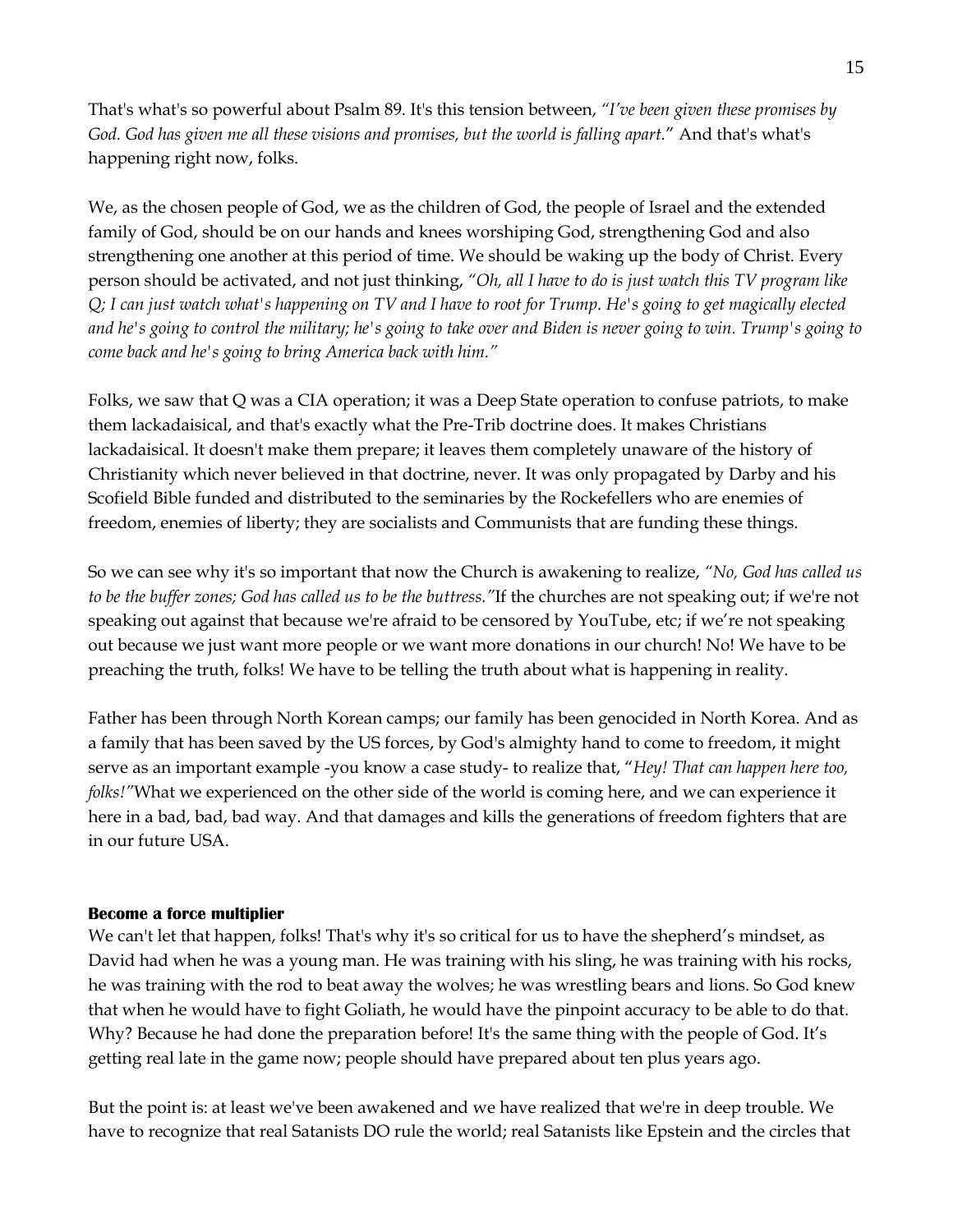they are in like Edward Heath, the former Prime Minister of Great Britain; Jimmy Savile and all these pedophiles. These people are real, folks: Bill Gates' wife is coming out saying that he had deep ties with Epstein. These people are real; they really do want to destroy and rape and kill children, and they are the ones calling the shots on the international level.

We shouldn't be surprised about that because the Bible tells us very clearly that, *"We wrestle not against flesh and blood, but against principalities, against powers, against the rulers of the darkness of this world, against spiritual wickedness in high places."*(*Ephesians 6:12*) So we shouldn't be surprised about that; in fact we should know as Christian, as people of Christ, that this is real and that we have to stand against it.

Folks, it is such a critical time at this hour that the Christians now shut off that crazy, crazy, crazy weakness put upon them by the Devil, and realize God that wants us to be strong alpha males and females. He wants us to be in the image of our Father. He wants us to be strong shepherds with tight marriages and tight relations with our children and be a heavenly team as a family, training together, living together, adventuring together, giving glory together, thanking Him together and also standing up for the righteousness of God, standing up for the goodness of God and standing up for the liberty of people that we love and of course people that we don't know.

The gifts of liberty are gifts from God, folks, natural rights and inalienable rights given to all humanity; they are precious and they don't come from governments or institutions or boards or Bill Gates. They come from all Almighty God, folks! They must be protected; that mindset must be retained. We must be vigilant with that, and every generation has to learn it.

But you learn it through a relationship with your parents and that's why the key of any intergenerational transfer of values is a tight relationship, a fun relationship, a great relationship between the parents and the children, folks. And every institution of demonic power is trying to split those relationships up, split your family up and they conquer you.

# But if we know that, if we understand that, then

same time it makes God happy.

Every time we go on a date with our wife we are smashing Satan in the face. If we know that then, Every time we do a date with our children one-on-one, we're hitting Satan right in the nose. Every time we unite and we train together we've kicking him in the nuts. Every single time we do that positive thing which benefits us, it also smashes communism and at the

So folks, it's such a crazy time but it's an exciting time. There are many things that we can't control in the world, but we can control the relationships we have. If we do that it becomes a force multiplier, and through exponential systems, we know that each person that we touch will touch on average three more; who will then touch exponentially three more and three more and three more through exponential growth. And as people wake up and they're empowered, they realize they can no longer stay in the grey zone. You have to choose black or white; you have to choose good or evil.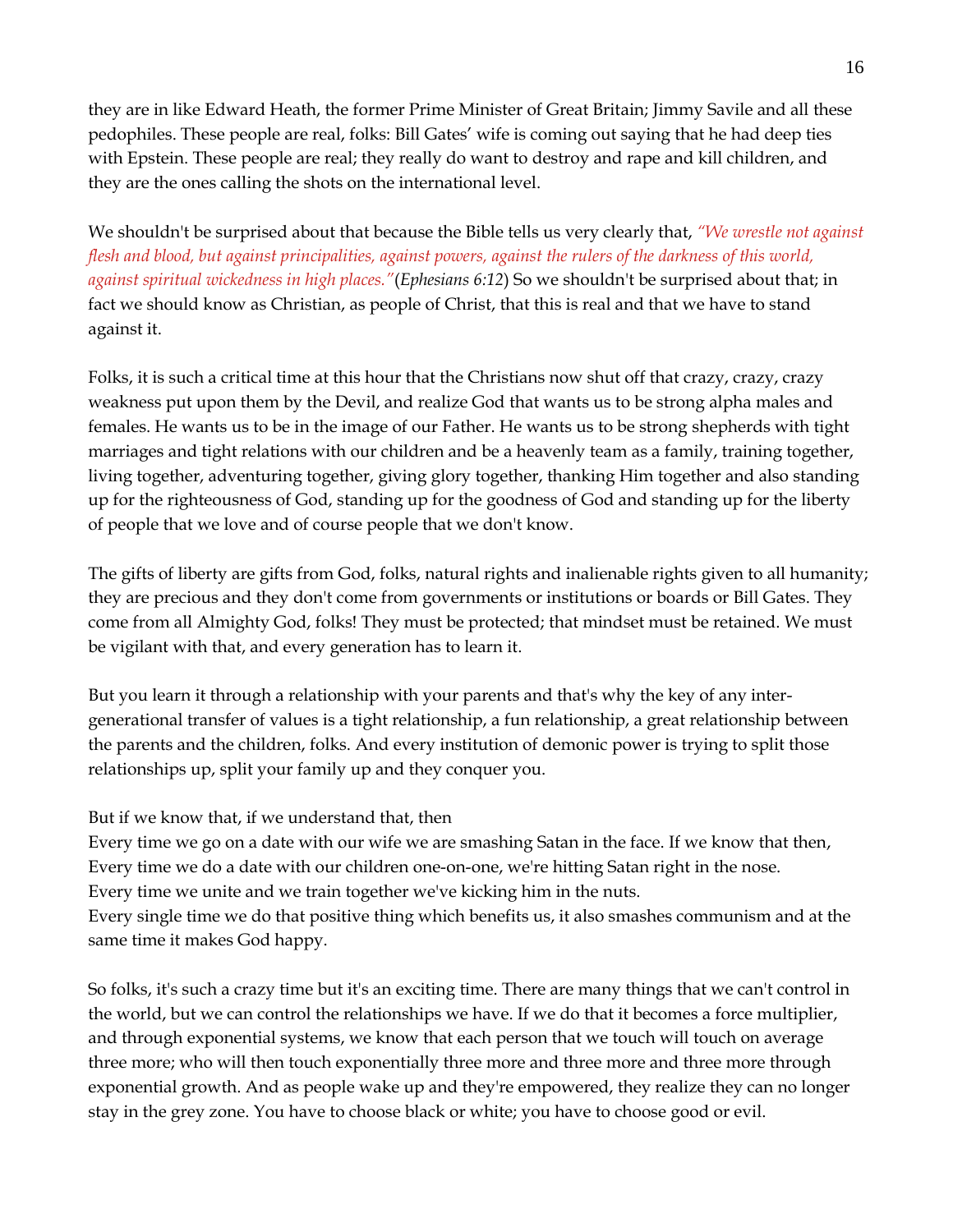#### **God has called us for this hour**

The time is coming; World War III is looming in our midst. We have to be clearer than ever. We have to be: Praying harder than ever, Training harder than ever, Loving one another more than ever; Forgiving the people who are coming back, saying, "*You know I'm sorry I didn't know,"* -"*Okay, I forgive you. Come on prodigal son! Come on prodigal son; join us against these people that have been tyrannically abusing you for the last two years, now that you're awake and you see the evidence of that."*

Let's not allow them to guide us into World War III. Let's try to stop that, with all the churches of the world, all the Christians in the world, all the good-hearted people in the world just saying, *"No, we don't want to fight; we don't want to have a thermal nuclear war with Russia! We're for peace! We don't want more and more unnecessary bloodshed because all of you politicians are fighting; you all should be arrested because you broke every single law, and of course now you're starting to break more laws with these wars!"*

So folks, it is such an incredible time and it's such an incredible place that we live in and remember God has called us for this hour. You may think you are not the one or you may think you're not capable of doing anything; that's your opinion, which doesn't matter. It's God's opinion that matters, *"No! I made you and I placed you right at this place at this time,"* and His opinion overrides our opinions, folks. And when God tells you that at these critical world-changing events, He's placed us here for a reason.

Because at the time of greatest darkness the light shines through the brightest; under the greatest chaos order can arise, and goodness and righteousness can be seen with much greater clarity when there's so much injustice and evil that abounds, folks. And people can wake up; people can be activated.

That's why in the end, it's all about *"Love God, Love your neighbor,"* empower ourselves through relationship with God, but then also go out and empower people. Help them wake up, Help them train, Help them prepare, Help them love their neighbors, Help them buy a fire arm and get out on the range too; Help them train their kids or whatever the case may be.

It's all about the communities in the end, because they can't defeat every community. Every military power is so arrogant but they don't move as quickly as communities do. When you look at the wars of the past, you see that the empires move very slowly because they're waiting for command, for orders to come down; whereas the guerrilla fighters can organize very quickly because they have no real strong chain of command and they can move on their own whim.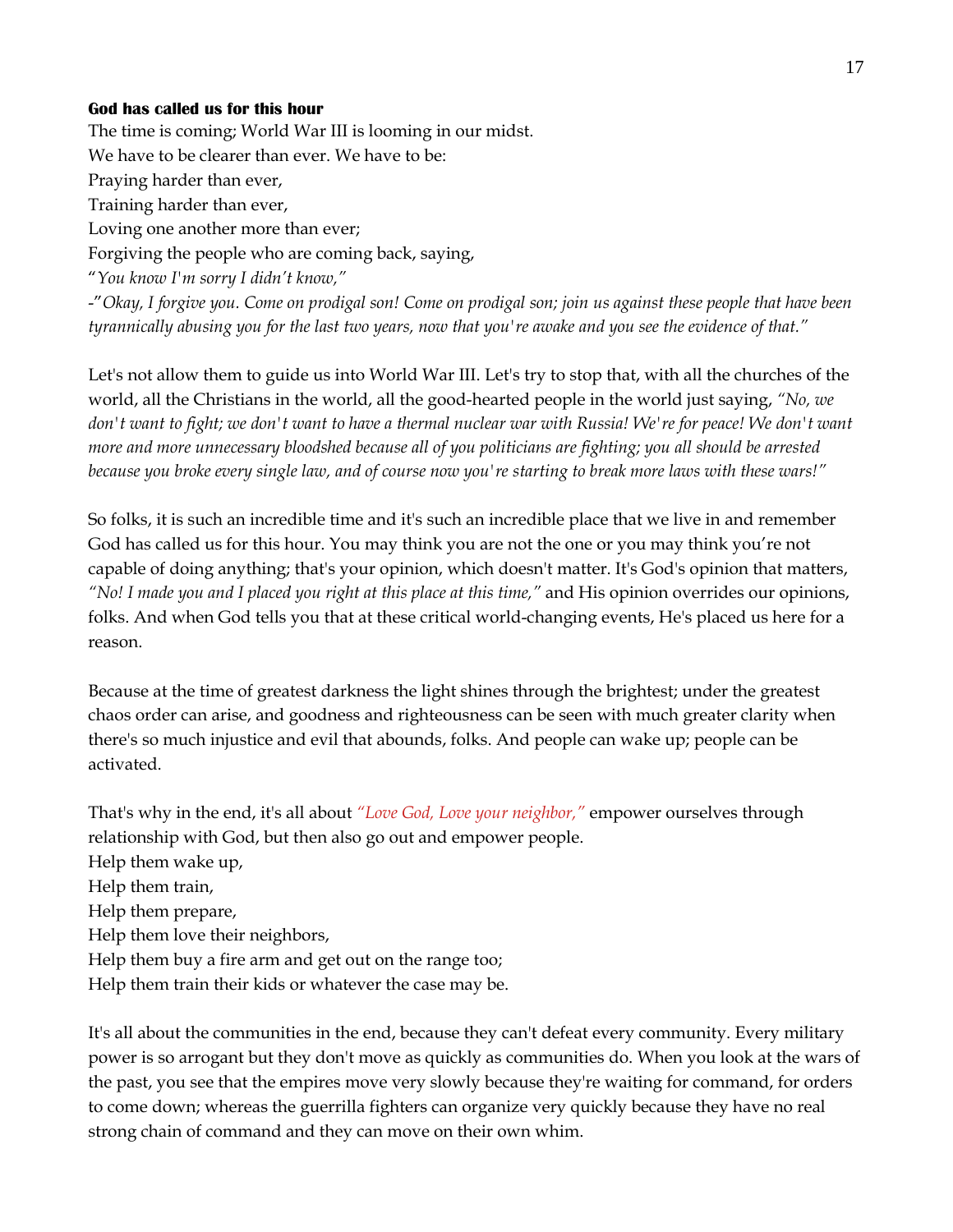So in the end the greatest bumper against tyranny is an ethical, brave but also dangerous, armed society that is willing to stand up for things that they believe in, and willing to stand up with their lives for that they believe in, and willing to stand up for the goodness, the values, the ethics and that heroic life that is necessary to be shepherds over the realms of neighborhoods, nations and world.

Folks! Every single one of us is being called to be that person! Every single one of us is being called right now to be like Christ, even though we're not perfect; but every single one of us is being called out to be brave at this hour, even though just like for David it seems impossible at times. He's being hunted down, being a fugitive; everyone wants to kill him, wants to destroy him and everyone's lambasting his name. But God found a way, and eventually David became the greatest king of Israel even though in the end he fell into Hedonism. But the point is: God used him at a critical hour.

In the same way, God is calling every single one of us who's watching this broadcast and listening to these words. God is calling us for this critical hour just like King David, to effectuate His Will, to stand up for Him and to stand up for one another. Let's all pray!

### **Pastor Sean's Prayer**

Father God, we thank you for this beautiful day. We thank You that You are blessing this world, Father, with things that we cannot see. Yes, what we see in the natural is calamity! Yes, what we see in the natural are some powers now colliding and now escalation and potential World War III, even thermal nuclear damage to the world; so many ridiculous terrible atrocities that can potentially happen!

But at the same time, God, we know that You are leading the way of history. We know that Your Kingdom is coming; the Kingdom of freedom and responsibility. We know the Kingdom will come on the earth. And the human rights that You've established and You've given to people that are enshrined in the Bill of Rights in America; these human rights are for all humanity and all humanity as Your children desires You and that relationship with You.

So dear God, let us never lose hope in these times of darkness, because in the darkness the light will shine ever greater, ever more brightly. David could have given up on Your promises: the promise that You said he would flourish, the promises that You said his seed would cover the earth and last forever. Because in the natural he saw only calamity, only death; all his people being killed and him being chased down by SWAT teams. So he could have believed the opposite of what You promised.

But dear God, let us know that You are building up Your people for times such as this. You are building up the body of Christ once again to be in Your image as the alpha male, to have children as Your sons and daughters; alpha males and alpha females who are also searching to be and seeking to be like their Father: brave Christian warriors that arise across the entire world. Their spirit is being